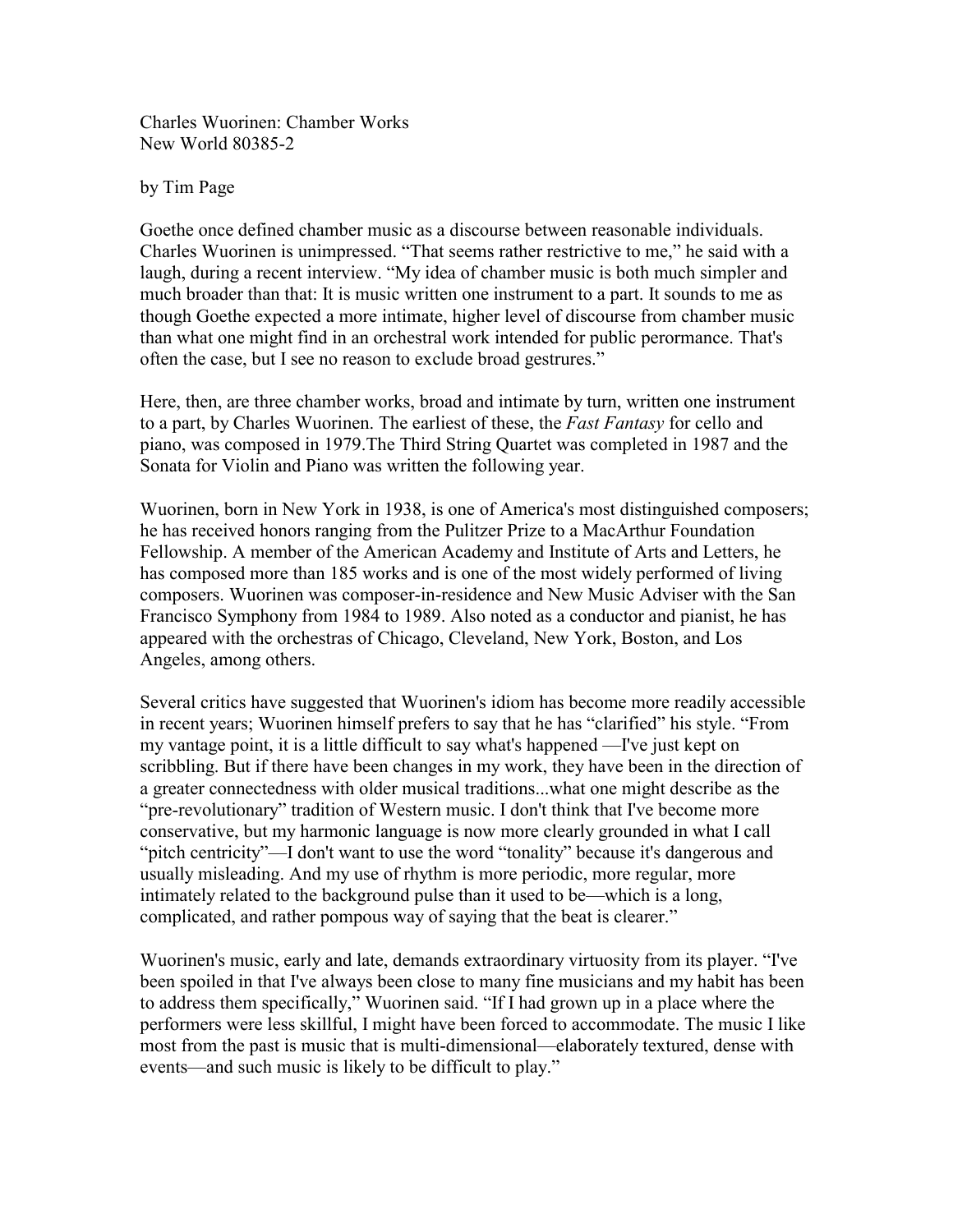Once a fluent, erudite author of program notes, Wuorinen rarely provides them today. "I just don't know what to write anymore," he said. "In olden times, when I had a specific compositional method to describe, program notes served a purpose. I had something definite to *say*, you know, even though it seemed pretty technical to some members of the audience. Now my methods are more general, my solutions more intuitive and local, my preliminary material sparser and sparser, so it is difficult for me to draw any communicable conclusion about what it is that I've done."

"Besides, program notes can do more harm than good," he continued, "I've heard it said that Milton Babbitt's music would never have generated the kind of hostility that it did if he had explained it as the `yearnings of a passionate soul,' or something like that. Moreover, to describe the methods that a composer used to create a piece may have absolutely nothing to do with the meaning of the piece as a musical experience. There is often a profound difference between what a composition really is and what we think it is when we are making it."

Wuorinen allows that the *Fast Fantasy* is "just what the title implies: a fantasy based on a big lump of notes, intuitively rhythmed, with some qualities of recitative." Like most other celebrated musical fantasies, this one is essentially rhapsodic in form and abounds in pyrotechnical display. From the opening flourish (built around an insistently repeated F note passed, rapid-fire, from instrument to instrument) through the hushed, sustained song-like central section, this is a work of charm and unfettered imagination. Particularly effective are the last few bars, when cello and piano join forces to create rich, gonging, multitextured chords that resound with the authority of conclusion. Yet there is one final surprise in store: As the chords are on the verge of dying out, the cello suddenly scampers off blithely, for an unexpectedly light-hearted ending. The *Fast* Fantasy is dedicated to Fred Sherry.

The Third String Quartet, based on a fragment of Gregorian chant is set down in one long, closely argued movement that, for all of its textural variety, seems supremely unified, as if it were the result of a single impulse. "The piece moves deliberately, without haste," Andrew Porter observed in *The New Yorker*. "One can hear everything happen. An eighth-note pulse moves through flexible periods, barred (for convenience of playing, not for downbeats) in a variety of metres. Structure is defined by returns to G which is then treated as the starting point for new explorations of motifs derived from the chant fragment. Canons, imitations, augmentations are audible." The Third String Quartet was commissioned by Dartmouth College for the 25th anniversary of the Hopkins Center.

Finally, the Violin Sonata is a bracing, uninhibited romp—as flashy and exciting as anything Paganini ever wrote, yet maintaining Wuorinen's customary structural integrity. For all of the Sonata's complex chords, steadily shifting time signatures, and wiry, angular melodies that utilize the entire range of the two instruments, there is scarcely a superfluous gesture in the entire work. Indeed, it is constructed with a taut economy of means that never seems parsimonious. The Sonata is dedicated to Benjamin Hudson and Garrick Ohlsson.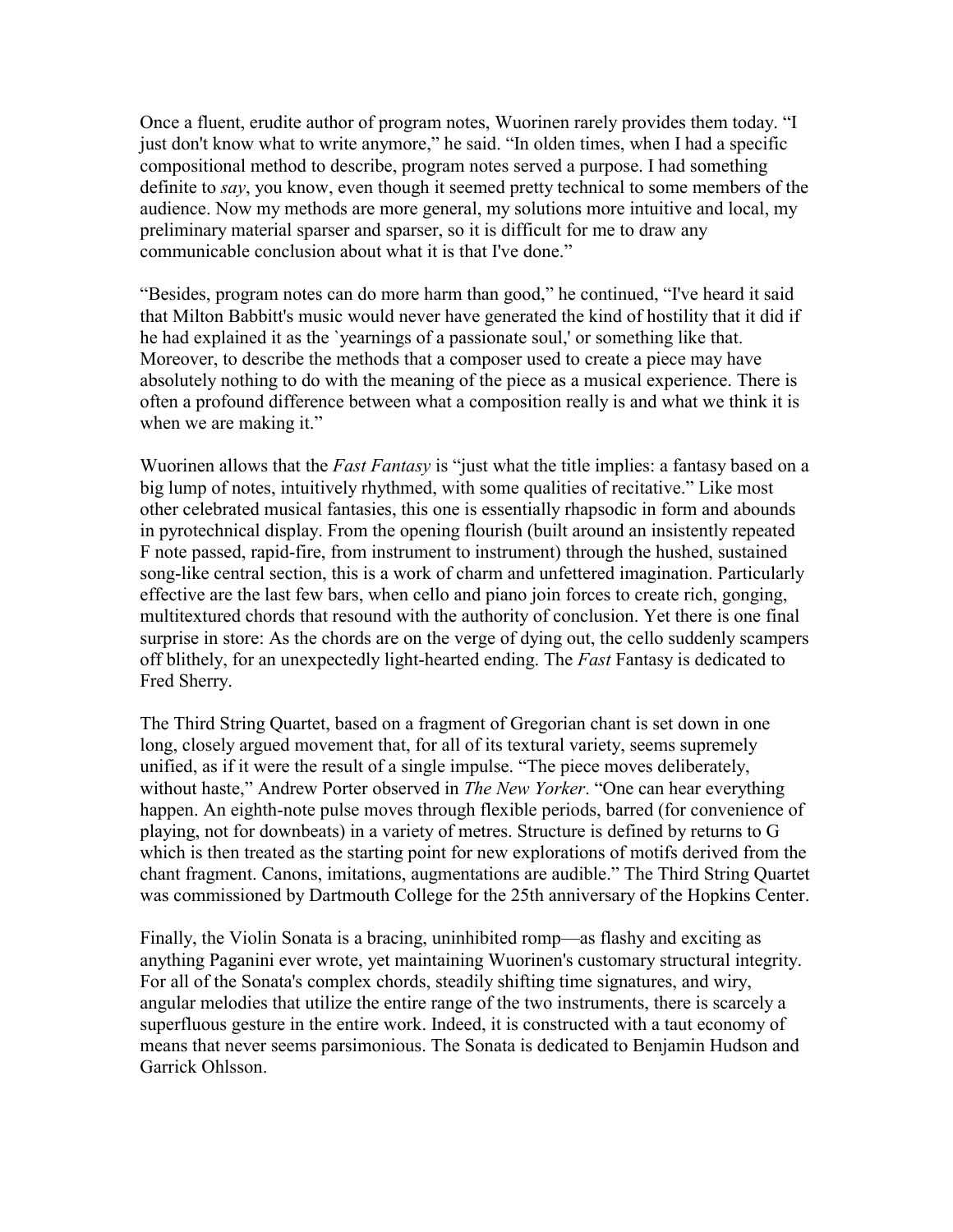Taken individually, these are vital, engaging compositions, fashioned with impeccable skill by a master craftsman, characterized by a bristling intellectual energy that does not preclude lyricism. Collectively, they represent one of the most distinguished achievements in recent chamber music. *—Tim Page*

*Tim Page is the chief classical music critic for* Newsday *and* the host of a radio program on WNYC-FM in New York. His books include The Glenn Gould Reader *(1984) and*  Selected Letters of Virgil Thomson *(1988).*

Since his victory at the 1970 Chopin Competition in Warsaw, GARRICK OHLSSON, pianist, has been internationally acclaimed as a recitalist and orchestral soloist. He has performed and recorded a wide spectrum of piano literature, including the complete sonatas of Carl Maria von Weber, Shostakovich's Piano Concerto No. 1, and Wuorinen's Third Piano Concerto, a work which was written for him. Ohlsson is a frequent guest artist with the Group for Contemporary Music.

THE GROUP FOR CONTEMPORARY MUSIC is the oldest new music ensemble in America. Founded in 1962 by composers Harvey Sollberger and Charles Wuorinen, the Group has premiered hundreds of new works and has been a leader in developing a cadre of highly skilled performers.

FRED SHERRY, cellist, is Artistic Director of the Chamber Music Society of Lincoln Center, and a founding member of TASHI. Equally at home with the music of Monteverdi, Mozart, and the moderns, Sherry appears with major symphony orchestras and at chamber music festivals throughout the world. He recently premiered Wuorinen's *Five* (Concerto for Amplified Cello and Orchestra) with the New York City Ballet.

BENJAMIN HUDSON's remarkable versatility has led to international recognition on both period and modern violin. He performs regularly as an orchestral soloist in the United States and Europe and has appeared with conductors James Levine, Pierre Boulez and Gerard Schwarz. Hudson is also concertmaster of the Brooklyn Philharmonic, the Grande Bande, and Joshua Rifkin's Bach Ensemble.

CAROL ZEAVIN, violinist, has performed with the Tanglewood and Aspen Festival Orchestras, and is a member of Speculum Musicae, Orpheus, the New York Chamber Symphony, and tyhe Mostly Mozart Festival Orchestra.

LOIS MARTIN, violist, has toured throughout Europe and North and South America, and is a member of the Atlantic String Quartet, the Gabrieli Trio, Chamber Music Plus, and the New York Chamber Symphony.

### SELECTED DISCOGRAPHY

A Reliquary for Igor Stravinsky. London Sinfonietta, Oliver Knussen, conductor. Deutsche Grammophon 47068.

A Winter's Tale. Chamber Music Society of Lincoln Center.Koch International Classics CD 7272.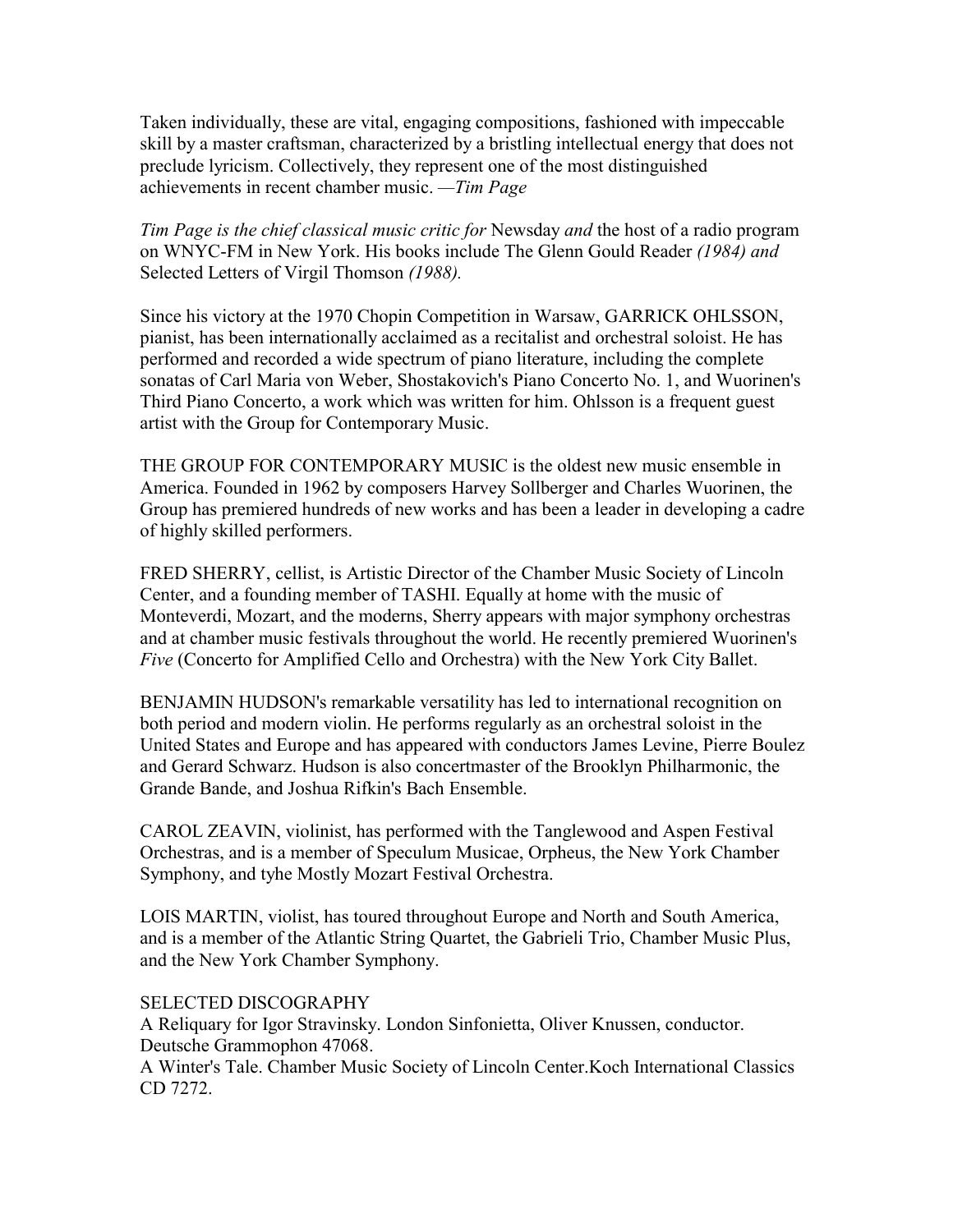Album Leaf. Chamber Music Society of Lincoln Center.Koch International Classics CD 7272.

The Golden Dance. San Francisco Symphony, Herbert Blomstedt, conductor. Elektra/Nonesuch 79185-2.

New York Notes. Chamber Music Society of Lincoln Center.Koch International Classics CD 7272.

Percussion Symphony.New Jersey Percussion Ensemble, Charles Wuorinen, conductor. Elektra/Nonesuch 79150.

String Sextet. Chamber Music Society of Lincoln Center.Koch International Classics CD 7272.

Third Piano Concerto. Garrick Ohlsson, piano; San Francisco Symphony, Herbert Blomstedt, conductor. Elektra/Nonesuch 79185-2.

Twang. Chamber Music Society of Lincoln Center.Koch International Classics CD 7272.

## SELECTED BIBLIOGRAPHY

Burbank, Richard. Charles Wuorinen: A Bio-Bibliography. Westport, Conn.: Greenwood Press, 1994.

Kresky, Jeffrey. "The Recent Music of Charles Wuorinen." Perspectives of New Music,Vol. 25, Nos. 1 and 2,Winter 1987 and Summer 1987.

Wuorinen, Charles. Simple Composition. Longman, Inc., 1979. Reprinted 1995 by C. F. **Peters**.

About the cover art: Fractals have revolutionized the application of geometrical construction to many areas of science, technology, the visual arts, and music. Although Euclidean geometry quantifies man-made shapes, fractal geometry is a better mathematical language for describing and creating nature's shapes. In the cover image here, a computer algorithm successively divides Euclidean shapes to produce a natural fractal distribution (similar to moon craters or island sizes) of golden rectangles over a wide range of scales. The colors were based on a computer analysis of Picasso's *Les Demoiselles d'Avignon*. Produced by Marc Aubort and Joanna Nickrenz, Elite Recordings, Inc. Recorded November 25, 1988, at Coolidge Auditorium, Library of Congress,Washington,D.C.

Cover art: Random Fractal Subdivision ©Richard F.Voss/IBM Research Cover design: Bob Defrin

(p) 1990 © 1990 Recorded Anthology of American Music, Inc. All rights reserved.

# **Charles Wuorinen**

1. Sonata for Violin and Piano (22:03) Benjamin Hudson, violin; Garrick Ohlsson, piano

2. Third String Quartet (29:12) Benjamin Hudson, violin; Carol Zeavin, violin; Lois Martin, viola; Fred Sherry, cello